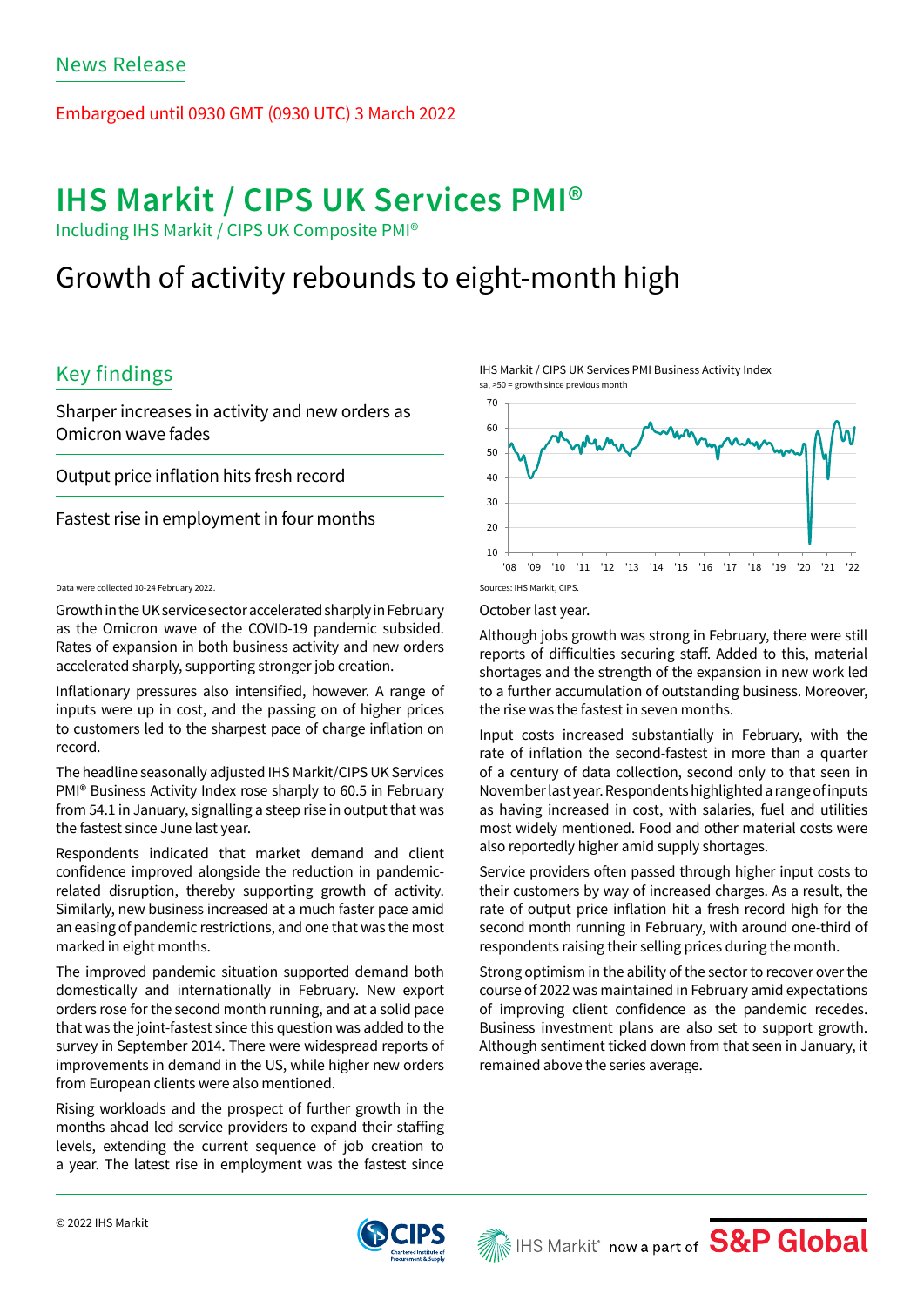# Comment

## **Andrew Harker, Economics Director at IHS Markit, which compiles the survey:**

*"The ebbing of the Omicron wave of the COVID-19 pandemic contributed to a rebound in growth in the UK service sector in February, with rates of expansion in activity and new business up sharply. With manufacturing also seeing growth quicken, the UK economy looks to have been expanding sharply midway*  through the first quarter of the year.

"Inflationary pressures remained acute, however, with selling *prices rising at a fresh record pace for the second month running. This pass-through of costs to customers will very likely prompt the Bank of England to hike interest rates again at the next MPC meeting in March.*

*"Although the latest set of PMI data were encouraging, the*  inflationary picture still has the potential to limit growth, while *it remains to be seen what impact the Russian invasion of Ukraine will have on the service sector and wider economy. As such, there are still downside risks even as disruption from the*  pandemic finally appears to be fading."

### **Duncan Brock, Group Director at the Chartered Institute of Procurement & Supply, said:**

*"A bullish rise in growth and momentum in the services sector in February as activity increased at the fastest rate for*  eight months. There was also a most encouraging uplift in job creation figures even if the search for quality candidates remained hampered, it reflected the positive feelings amongst *businesses about the year ahead and potential market expansion.*

*"With these improved economic conditions, the rate of new business orders was one of the quickest in the survey's history and a surprise leap in both domestic and overseas orders set the seal for the trend to continue especially in hospitality and travel.*

*"However, with the evolving geopolitical situation, companies may struggle to keep on top of this current momentum. If sourcing becomes disrupted and prices rise again to add to*  this month's near-record inflation, businesses may be back *to square one and unable to pass on their higher costs to consumers who faced the strongest rise in prices in a generation this month."*

# IHS Markit / CIPS UK Composite PMI®

# Output growth hits eight-month high



The seasonally adjusted UK Composite Output Index rose sharply to 59.9 in February from 54.2 in January as the easing of the Omicron wave of the COVID-19 pandemic unleashed faster growth across both the manufacturing and services sectors. The composite index is a weighted average of the Manufacturing Output Index and the Services Business Activity Index\*.

The rebound was particularly sharp in the service sector, with growth outpacing that seen in manufacturing. Accelerated increases in both new orders and employment were also recorded.

Inflationary pressures remained acute, however, with both input costs and output charges increasing at sharper rates than in January. In fact, selling prices rose at the steepest pace in the series history, mainly due to a record increase in the service sector.

\*Composite PMI indices are weighted averages of comparable manufacturing and services PMI indices. Weights reflect the relative size of the manufacturing and service sectors according to official GDP data.